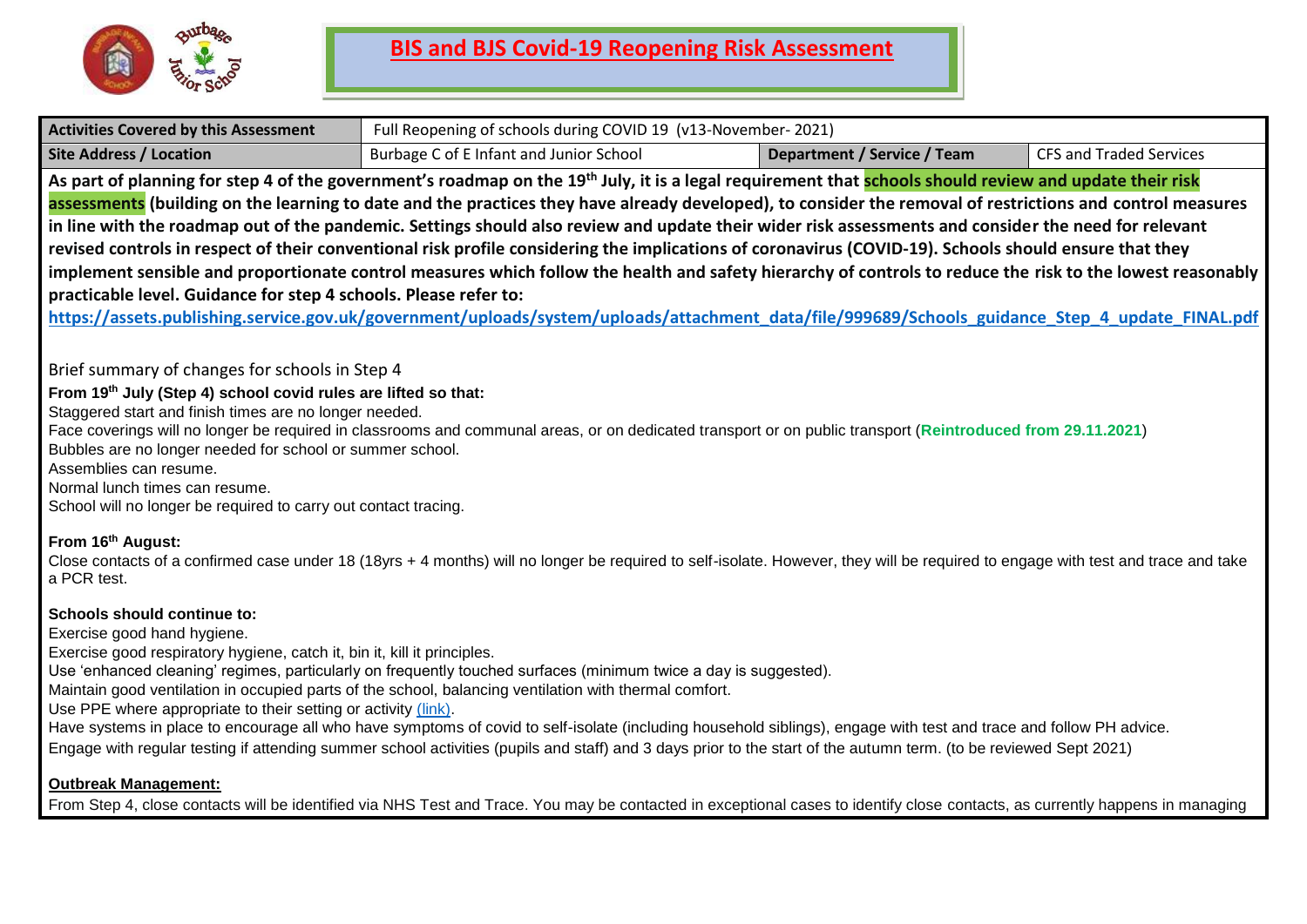other infectious diseases. You will continue to have a role in working with health protection teams in the case of a local outbreak Schools should ask parents and staff to inform them immediately of the results of a test: 'stay at home: quidance for households with possible or confirmed [coronavirus](https://www.gov.uk/government/publications/covid-19-stay-at-home-guidance) (COVID-19) [infection'.](https://www.gov.uk/government/publications/covid-19-stay-at-home-guidance) **Schools will be required to have an Outbreak Management Plan for Covid 19.**

## **PPE:**

Face coverings are not classified as PPE (personal protective equipment). PPE is used in a limited number of settings to protect wearers against hazards and risks, such as surgical masks or respirators used in medical and industrial settings. A face covering is a covering of any type which covers your nose and mouth.

The majority of staff in education, childcare and children's social care settings will not require PPE beyond what they would normally need for their work, even if they are not always able to maintain a distance of 1+ metres from others.

Additional PPE for coronavirus (COVID-19) is only required in a very limited number of scenarios, for example, when:

• a pupil becomes ill with coronavirus (COVID-19) symptoms, and only then if a 1+ metre distance cannot be maintained

• performing aerosol generating procedures (AGPs)

[https://assets.publishing.service.gov.uk/government/uploads/system/uploads/attachment\\_data/file/999722/PPE\\_in\\_education\\_childcare\\_and\\_childrens\\_social\\_care\\_settings.pdf](https://assets.publishing.service.gov.uk/government/uploads/system/uploads/attachment_data/file/999722/PPE_in_education_childcare_and_childrens_social_care_settings.pdf) When working with children and young people who cough, spit or vomit but do not have coronavirus (COVID-19) symptoms, only any PPE that would be routinely worn, should be worn. The guidance on safe working in education, childcare and children's social care provides more information about preventing and controlling infection. This includes: • when and how PPE should be used

• what type of PPE to use

• how to source it

**Safe working in education, childcare and children's social care settings, including the use of personal protective equipment (PPE) Guidance:**

[https://assets.publishing.service.gov.uk/government/uploads/system/uploads/attachment\\_data/file/999722/PPE\\_in\\_education\\_childcare\\_and\\_childrens\\_social\\_care\\_settings.pdf](https://assets.publishing.service.gov.uk/government/uploads/system/uploads/attachment_data/file/999722/PPE_in_education_childcare_and_childrens_social_care_settings.pdf)

## **Face Coverings:**

From 29.11.21, face coverings will be strongly advised for staff and visitors in communal areas in all settings.

The reintroduction of face coverings for pupils, students or staff may be advised for a temporary period in response to particular localised outbreaks, including variants of concern. In all cases, any educational drawbacks should be balanced with the benefits of managing transmission. Immediate outbreak response (at the level of individual settings or a cluster of settings) remains for **local directors of public health** to advise on.

## **Domestic residential educational visits:**

Domestic residential educational visits in line with the roadmap, schools can undertake domestic residential education visits, in line with relevant COVID-19 guidance and regulations in place at that time. Bubbles are no longer required after 19<sup>th</sup> July.

## **KEY**

*Additions to previous Risk Assessment*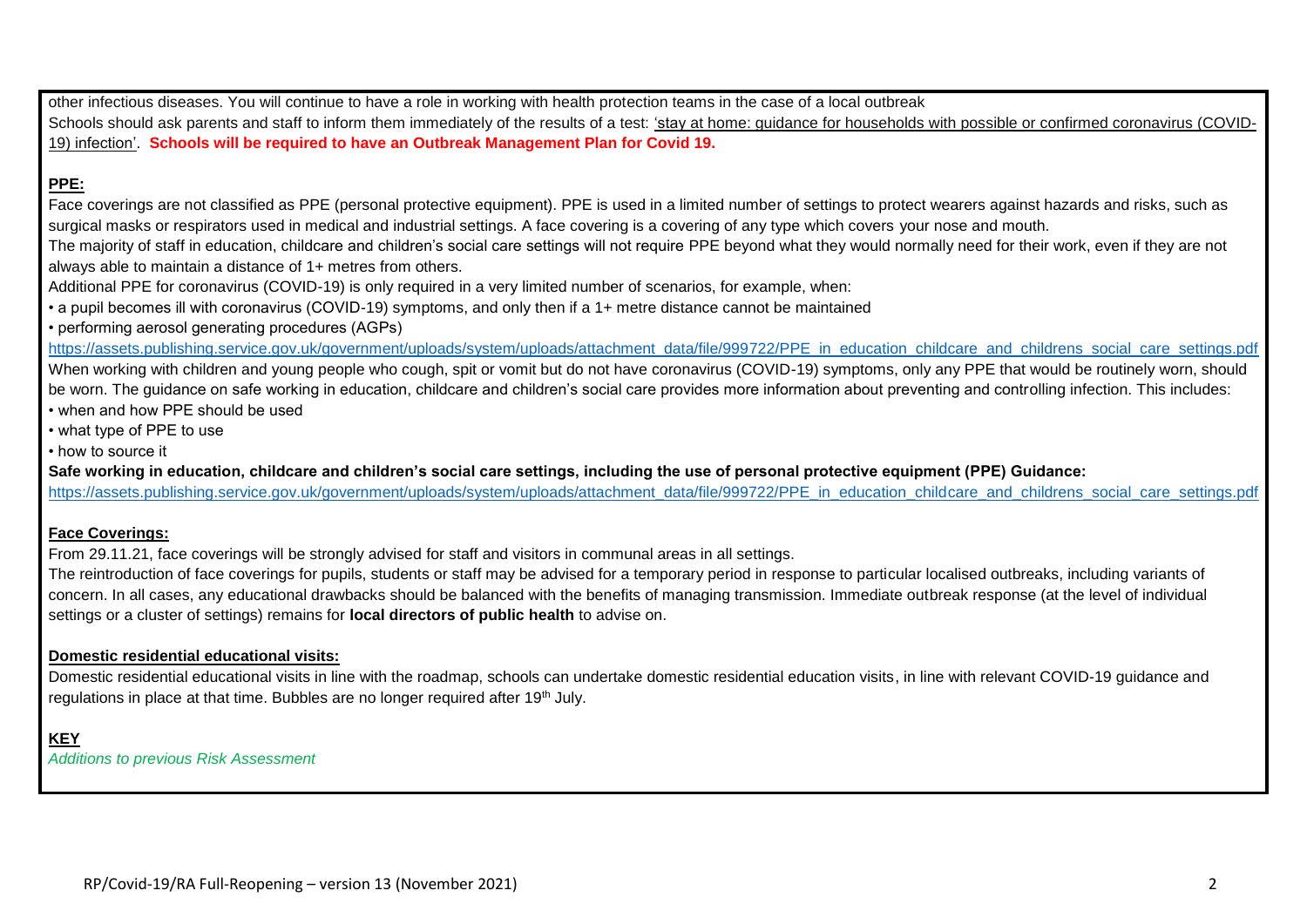| <b>Hazard</b><br>(Something with | Who might be<br><b>Existing Controls</b>                                                                                                           |                                                                                                                                                                                                                                                                                                                                                                                                                                                                                                                                                                                                                                                                                                                                                                                           | <b>Initial Risk</b><br><b>Rating</b><br>$(S \times L)$ |            |                    | <b>Further Controls Required</b><br>(Consider Hierarchy of | <b>Final Risk</b><br><b>Rating</b><br>$(S \times L)$ |            |                    | <b>Action Required</b> |                                   |      |
|----------------------------------|----------------------------------------------------------------------------------------------------------------------------------------------------|-------------------------------------------------------------------------------------------------------------------------------------------------------------------------------------------------------------------------------------------------------------------------------------------------------------------------------------------------------------------------------------------------------------------------------------------------------------------------------------------------------------------------------------------------------------------------------------------------------------------------------------------------------------------------------------------------------------------------------------------------------------------------------------------|--------------------------------------------------------|------------|--------------------|------------------------------------------------------------|------------------------------------------------------|------------|--------------------|------------------------|-----------------------------------|------|
| a potential to<br>cause harm)    | <b>Harmed &amp; How?</b>                                                                                                                           | (Consider Hierarchy of Control)                                                                                                                                                                                                                                                                                                                                                                                                                                                                                                                                                                                                                                                                                                                                                           | Severity                                               | Likelihood | <b>Risk Rating</b> | Control)                                                   | Severity                                             | Likelihood | <b>Risk Rating</b> | Who<br>(Initial)       | <b>Date</b><br>By:<br>$(-/-/-/-)$ | Done |
| <b>Entry to site</b>             | Staff, pupils,<br>parents/guardian,<br>visitors and<br>contractors.<br>Reduced infection<br>control which<br>may result in<br>spread of<br>COVID19 | Parents/carers and pupils are to<br>$\bullet$<br>use the pedestrian gates only<br>(Infant School).<br>Junior School pupils are to use<br>both the pedestrian and vehicle<br>access gate at the start and ends of<br>day. Close supervision by at least<br>two members of staff to ensure<br>pedestrian safety and traffic<br>management (Junior School).<br>Visitors to school to wear masks at<br>$\bullet$<br>all times unless told otherwise.<br>All visitors must sign in and<br>$\bullet$<br>provide contact details.<br>Guidance given on arrival to all<br>$\bullet$<br>visitors.<br>Visitors are asked if they have any<br>$\bullet$<br>symptoms of COVID19 or have had<br>contact with anyone who has<br>symptoms of COVID19, before<br>they arrive on site. Signage at<br>door. |                                                        |            |                    |                                                            |                                                      |            |                    |                        |                                   |      |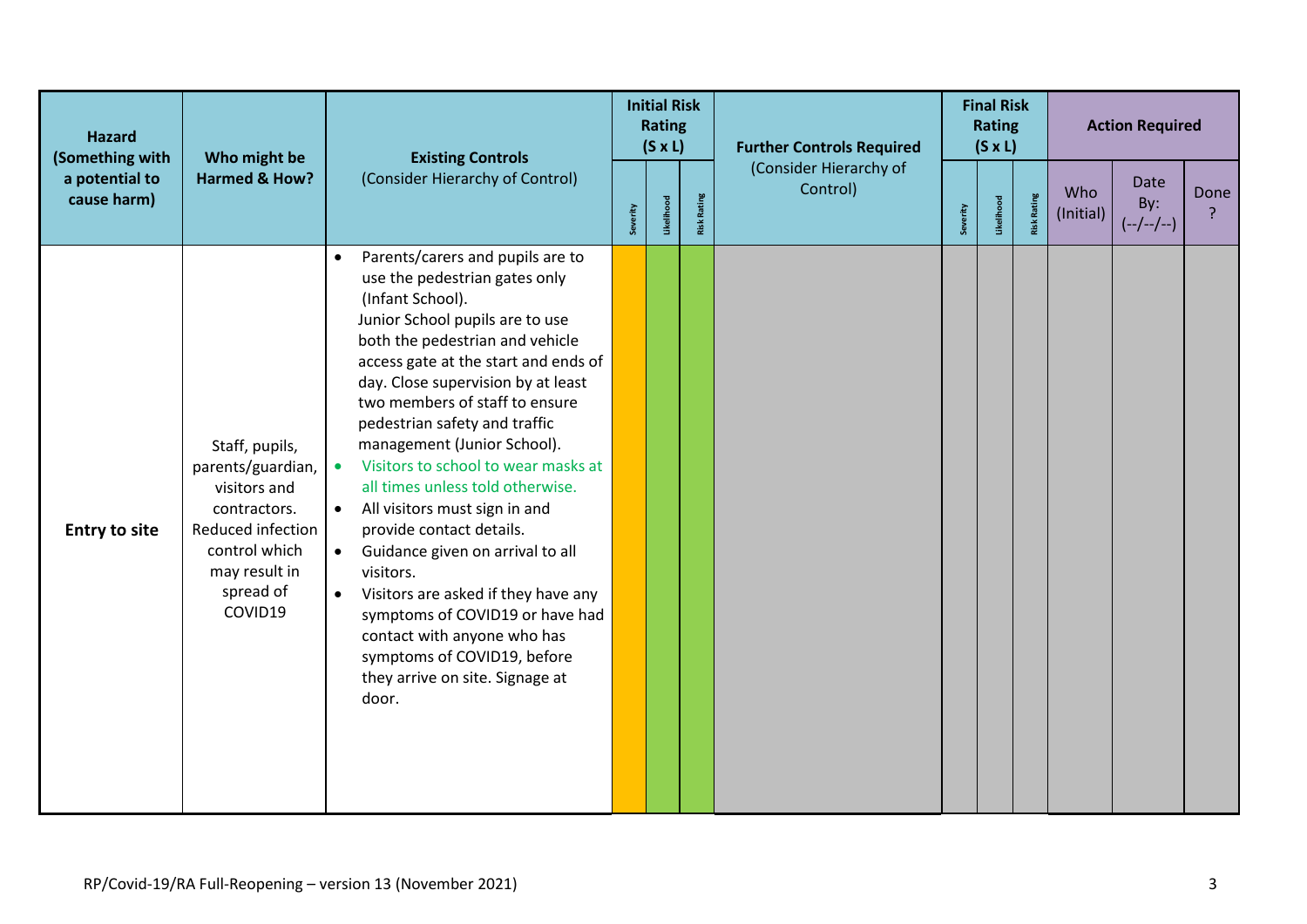|                          |                                                        | Events that lead to large<br>$\bullet$<br>collections of visitors, such as<br>parents' evening, assemblies and<br>productions, are not to take place<br>until COVID-19 cases are deemed<br>to be at a reasonable level in the<br>community. Parents' evening<br>appointments to continue to take<br>place remotely.                                                                                                                                                                                                                                                                                                                                                                                                                                                                                                                                                                                                                                               |  |                                                                                                                    |  |  |  |
|--------------------------|--------------------------------------------------------|-------------------------------------------------------------------------------------------------------------------------------------------------------------------------------------------------------------------------------------------------------------------------------------------------------------------------------------------------------------------------------------------------------------------------------------------------------------------------------------------------------------------------------------------------------------------------------------------------------------------------------------------------------------------------------------------------------------------------------------------------------------------------------------------------------------------------------------------------------------------------------------------------------------------------------------------------------------------|--|--------------------------------------------------------------------------------------------------------------------|--|--|--|
| Poor hygiene<br>practice | Staff, student and<br>visitors may<br>become infected. | Posters are displayed throughout<br>the school in handwash areas<br>advising all pupils and staff to wash<br>their hands after using the toilet,<br>before and after handling food,<br>after touching any animals and any<br>other actions which may increase<br>the risk of infectious disease, such<br>as coughing or sneezing.<br>Sufficient amounts of soap and<br>$\bullet$<br>washing liquids, warm water and<br>paper towels are supplied in toilets<br>and kitchen areas.<br>• Alcohol-based hand gel and wipes<br>to be supplied around school.<br>• Pupils and staff are to wipe their<br>mouths and noses with tissues<br>after sneezing or coughing, and to<br>dispose of these using the lidded<br>bins provided around the school.<br>Tissues available in all classrooms.<br>$\bullet$<br>Pupils educated through class time<br>on best practice for personal care<br>& protecting others in order to<br>build handwashing into school<br>culture. |  | • SLT to review the<br>Government guidance<br>(Coronavirus outbreak) and<br>take relevant action when<br>required. |  |  |  |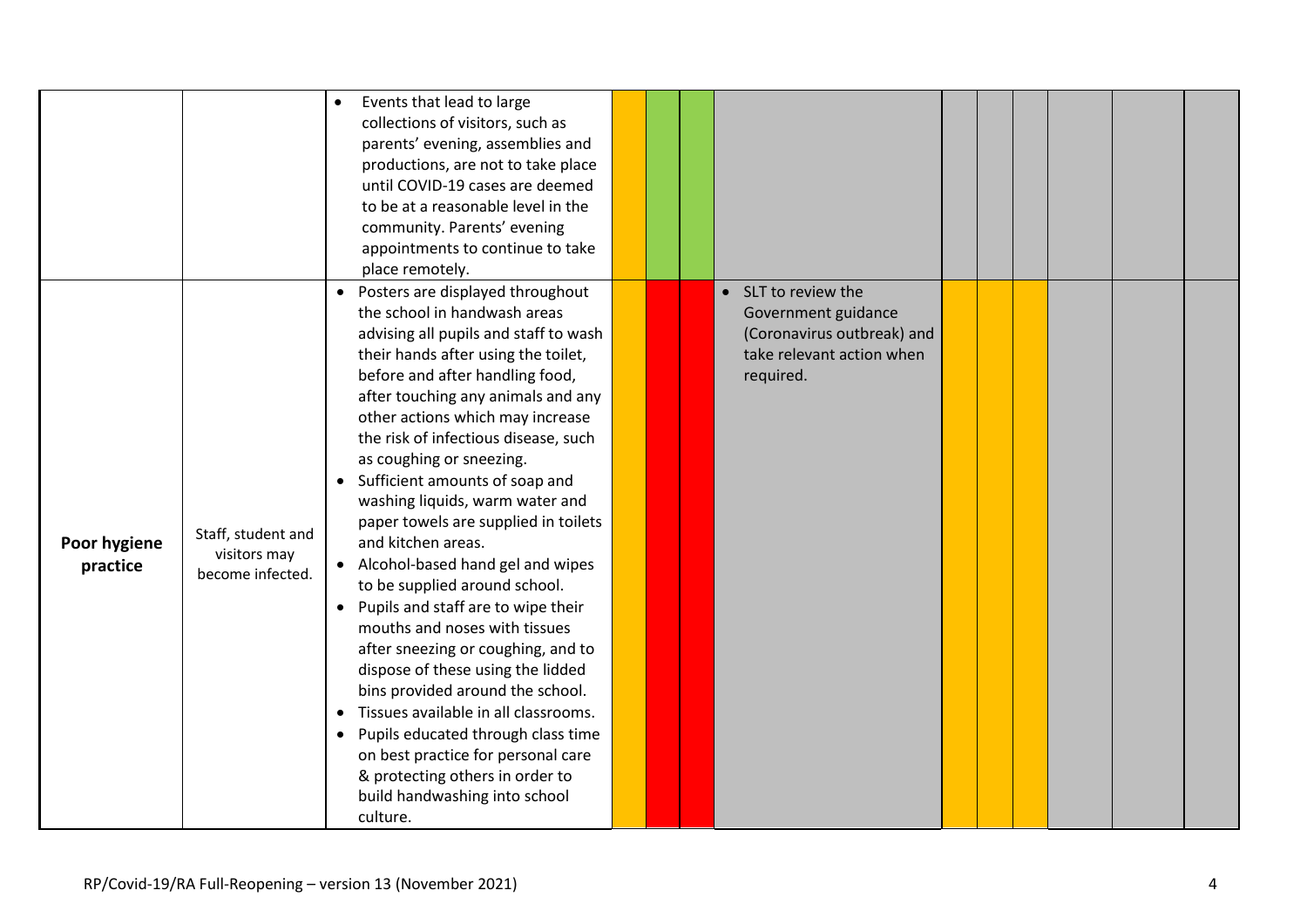|                                                            |                                                                                                                               | • Young children or those with<br>additional needs who struggle to<br>wash hands effectively can use<br>skin friendly wipes.<br>Cleaners are employed by the<br>school to carry out regular,<br>thorough cleaning that follows<br>national guidance, is compliant<br>with the control of substances<br>hazardous to health (COSHH), and<br>the school's Health and Safety<br>Policy. Increased cleaning times<br>throughout the day and a cleaning<br>schedule in place. |  |                                                                                                                   |  |  |  |
|------------------------------------------------------------|-------------------------------------------------------------------------------------------------------------------------------|--------------------------------------------------------------------------------------------------------------------------------------------------------------------------------------------------------------------------------------------------------------------------------------------------------------------------------------------------------------------------------------------------------------------------------------------------------------------------|--|-------------------------------------------------------------------------------------------------------------------|--|--|--|
| <b>Sharing</b><br><b>Classrooms and</b><br>teaching spaces | Staff, pupils.<br>Reduced infection<br>control which<br>may result in<br>spread of<br>COVID19                                 | Where rooms are shared, cleaning<br>of desks, door handles, and other<br>resources between groups.<br>Additional hand sanitiser units<br>$\bullet$<br>now placed in all shared areas<br>(toilets, etc). Staff to use on<br>entering room.                                                                                                                                                                                                                                |  | Limit the numbers of<br>$\bullet$<br>children working in these<br>groups. Staff may wear<br>masks and visors.     |  |  |  |
| <b>Sharing</b><br>equipment                                | Staff, pupils,<br>visitors and<br>contractors.<br>Reduced infection<br>control which<br>may result in<br>spread of<br>COVID19 | Pupils do not bring in their own<br>equipment from home.<br>Teaching resources kept within the<br>$\bullet$<br>class, and regularly cleaned. Any<br>equipment used across class<br>cleaned meticulously.<br>Where reading books and records<br>$\bullet$<br>are sent home, parents and<br>children are reminded to wash<br>their hands before handling.<br>Additional hand sanitiser units<br>now in Reception children's<br>outdoor learning areas.                     |  | • Staff to wipe desks and<br>equipment regularly with<br>wipes.<br>Children instructed not to<br>share resources. |  |  |  |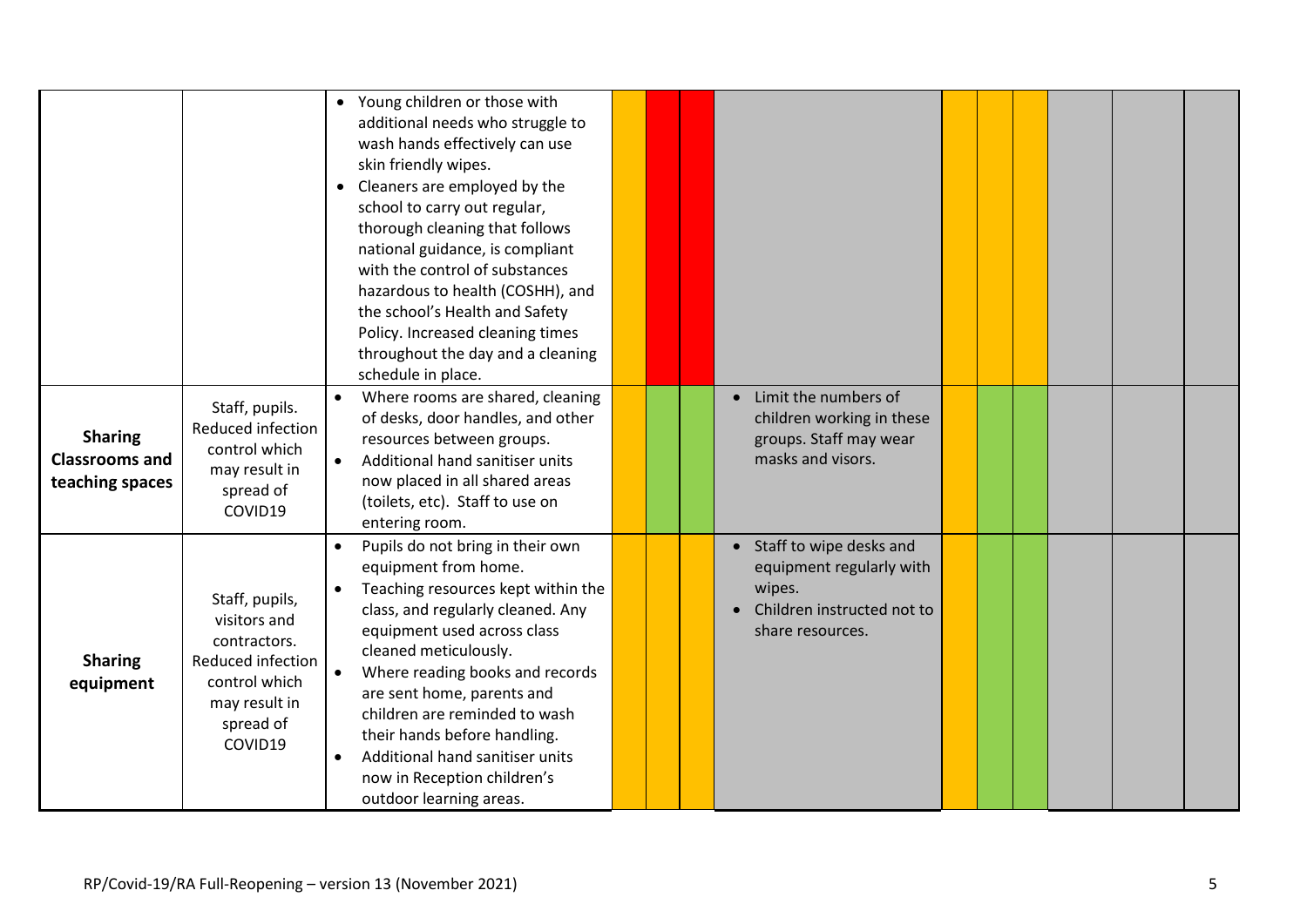| <b>Social distancing</b><br>not being<br>carried out at<br>break times   | Staff, pupils,<br>visitors and<br>contractors<br>Reduced infection<br>control which<br>may result in<br>spread of<br>COVID19                                           | Pupils to wash hands before<br>eating/drinking. Hand sanitiser<br>used regularly.<br>Gel used when children come back<br>$\bullet$<br>into classrooms.<br>• Hand washing arrangements/use<br>of sanitiser provision.                                                                                                                                                                                                                               |  |                                                                                                                                                                                                                                                                        |  |  |  |
|--------------------------------------------------------------------------|------------------------------------------------------------------------------------------------------------------------------------------------------------------------|----------------------------------------------------------------------------------------------------------------------------------------------------------------------------------------------------------------------------------------------------------------------------------------------------------------------------------------------------------------------------------------------------------------------------------------------------|--|------------------------------------------------------------------------------------------------------------------------------------------------------------------------------------------------------------------------------------------------------------------------|--|--|--|
| Children's mental                                                        |                                                                                                                                                                        | • Flexibility on length of breaks                                                                                                                                                                                                                                                                                                                                                                                                                  |  |                                                                                                                                                                                                                                                                        |  |  |  |
| well-being and<br>recovery                                               |                                                                                                                                                                        | • These periods are monitored for<br>effectiveness and how issues are                                                                                                                                                                                                                                                                                                                                                                              |  |                                                                                                                                                                                                                                                                        |  |  |  |
|                                                                          |                                                                                                                                                                        | reported.                                                                                                                                                                                                                                                                                                                                                                                                                                          |  |                                                                                                                                                                                                                                                                        |  |  |  |
| <b>Social</b><br>distancing not<br>being carried<br>out at lunch<br>time | Staff, pupils,<br>visitors and<br>contractors<br>Reduced infection<br>control which<br>may result in<br>spread of<br>COVID19                                           | . Pupils to wash their hands before<br>eating and encouraged not to touch<br>their mouth, eyes and nose.<br>• Gel used when children come back<br>into classrooms.<br>• All food preparation and eating<br>areas are thoroughly cleaned and<br>disinfected before and after use.<br>• Communication with Catering<br>provider (External or LTS Catering).<br>• Cleaning regimes to be established<br>for after eating packed lunches/grab<br>bags. |  |                                                                                                                                                                                                                                                                        |  |  |  |
| Carrying out 1st<br>aid                                                  | <b>First Aider</b><br>Person being<br>treated.<br>This activity<br>requires the 2mtr<br>social distancing<br>rule to be broken.<br>This could lead to<br>either person | • Staff to wear gloves when<br>completing head bump book or<br>using communal resources.<br>• Ensure parents know not to send<br>children if they or anyone at home is<br>presenting Covid symptoms.<br>• Lunchtime Supervisors and<br>supervising staff carry first aid bags<br>(Juniors).                                                                                                                                                        |  | Ensure a stock of surgical<br>face masks that conform<br>to BS EN 14683:2019 Type<br>IIR are procured. These<br>should be procured<br>through the school's<br>normal supply chain,<br>should this fail they may<br>be able to be procured<br>from the local resilience |  |  |  |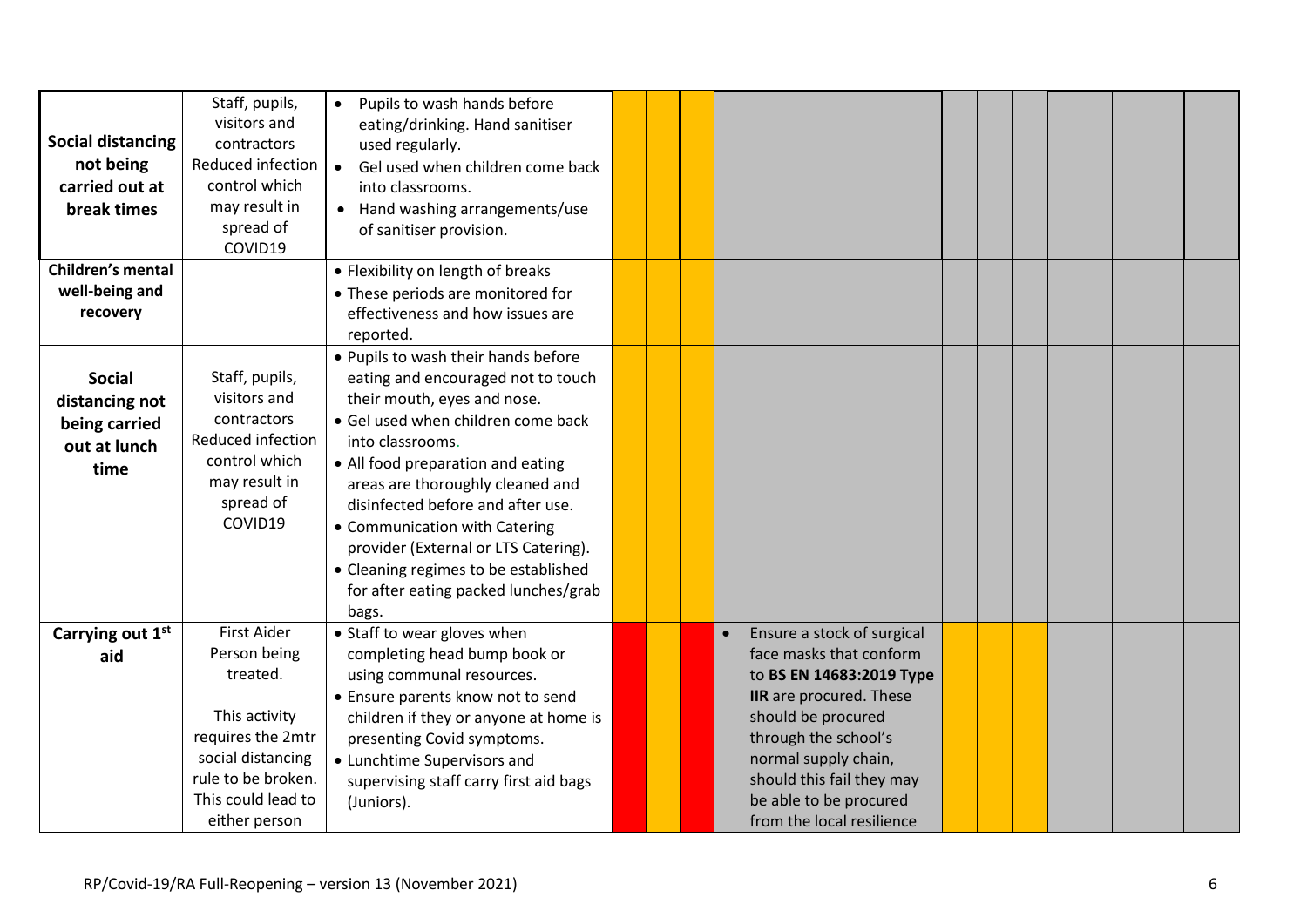| involved in        | • A first aider will NOT be treating a   |  | forum (LRF).                |  |  |  |
|--------------------|------------------------------------------|--|-----------------------------|--|--|--|
| becoming           | person who has the symptoms of           |  | (Please see PPE suppliers   |  |  |  |
| infected with      | COVID-19 as specified by the NHS         |  | list P21                    |  |  |  |
| COVID-19 through   | and Government unless life-              |  |                             |  |  |  |
| close contact with | threatening condition - use St John's    |  | Ensure aprons,<br>$\bullet$ |  |  |  |
| an asymptomatic    | ambulance guidance (link at end of       |  | nitrile/latex disposable    |  |  |  |
| carrier,           | document). If need for resuscitation,    |  | gloves and splash           |  |  |  |
| transmitting the   | only use compressions, not rescue        |  | resistant goggles are       |  |  |  |
| virus through      | breaths.                                 |  | procured. These should      |  |  |  |
| bodily fluids or   | . If a child presents symptoms of        |  | be procured through the     |  |  |  |
| respiratory        | COVID-19 they will be isolated 2m        |  | school's normal supply      |  |  |  |
| droplets entering  | away from people, in a spacious          |  | chain, should this fail     |  |  |  |
| the person's eyes, | room identified for this purpose and     |  | they may be able to be      |  |  |  |
| nose or mouth.     | parents called to collect them.          |  | procured from the local     |  |  |  |
|                    | • Persons who have symptoms will         |  | resilience forum (LRF)      |  |  |  |
|                    | isolate for 10 days and will not be in   |  |                             |  |  |  |
|                    | school.                                  |  |                             |  |  |  |
|                    | • The first aider will wash their hands  |  |                             |  |  |  |
|                    | for at least 20 seconds with soap        |  |                             |  |  |  |
| The First aider    | and water.                               |  |                             |  |  |  |
| may have an        | · Nitrile Gloves conforming to           |  |                             |  |  |  |
| allergic reaction  | BSEN455 will be worn.                    |  |                             |  |  |  |
| to latex gloves.   | • Latex gloves will be avoided to        |  |                             |  |  |  |
|                    | remove the risk of allergic reaction.    |  |                             |  |  |  |
|                    | • The first aider will cover any cuts on |  |                             |  |  |  |
|                    | their hands with waterproof              |  |                             |  |  |  |
|                    | plasters.                                |  |                             |  |  |  |
|                    | • The first aider will wear a fluid      |  |                             |  |  |  |
|                    | resistant surgical mask and avoid        |  |                             |  |  |  |
|                    | putting their fingers in their mouth     |  |                             |  |  |  |
|                    | and touching their face.                 |  |                             |  |  |  |
|                    | • The first aider will avoid touching    |  |                             |  |  |  |
|                    | any part of a dressing that will come    |  |                             |  |  |  |
|                    | into contact with a wound.               |  |                             |  |  |  |
|                    | • The first aider will wear goggles or a |  |                             |  |  |  |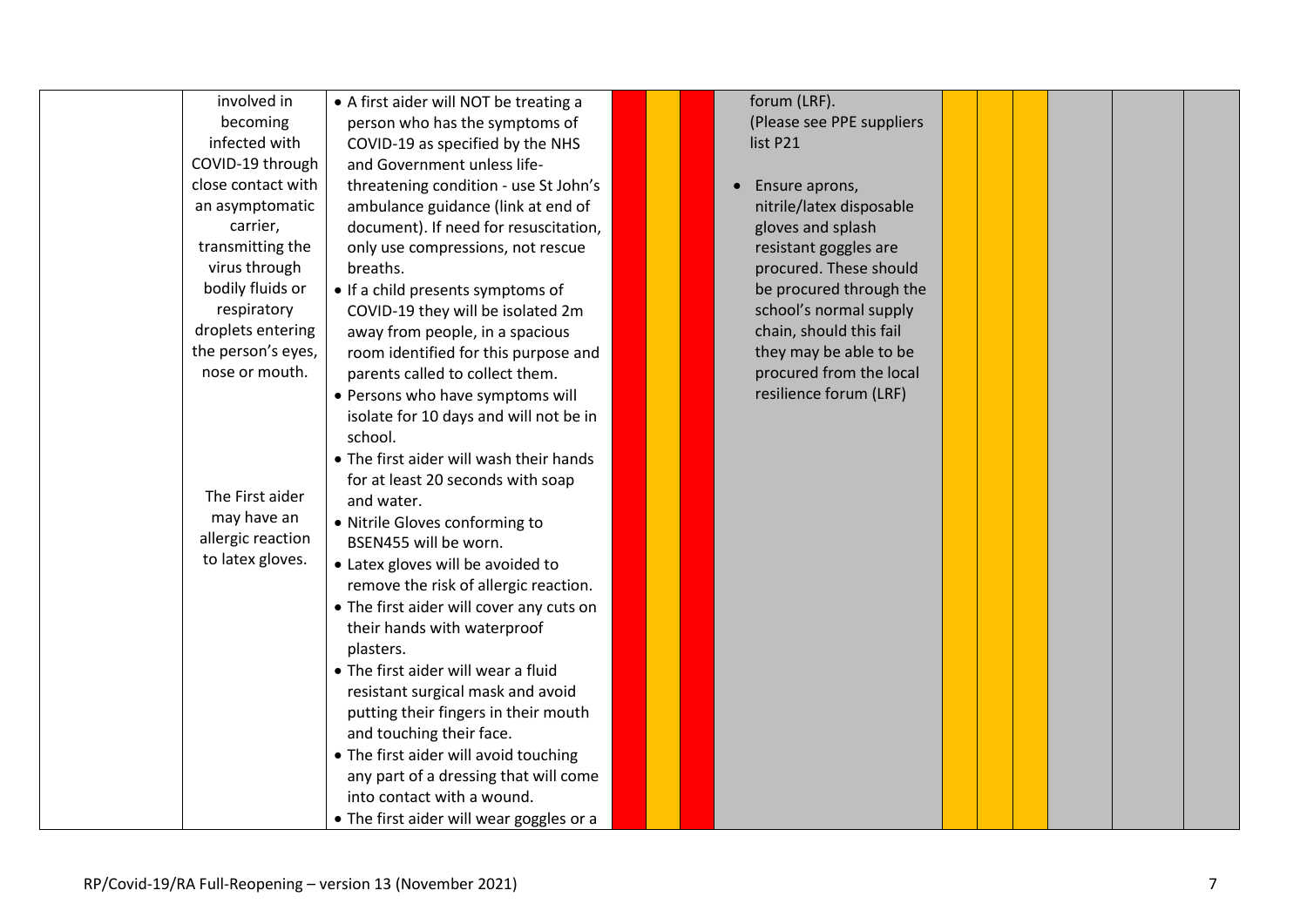| visor to prevent bodily fluids being     |  |  |  |  |  |
|------------------------------------------|--|--|--|--|--|
| splashed into the eyes.                  |  |  |  |  |  |
| • After each first aid treatment is      |  |  |  |  |  |
| given all equipment and surfaces,        |  |  |  |  |  |
| including goggles/visor used will be     |  |  |  |  |  |
| cleaned down using either a              |  |  |  |  |  |
| combined detergent disinfectant          |  |  |  |  |  |
| solution at a dilution of 1000 parts     |  |  |  |  |  |
| per million (ppm) available chlorine     |  |  |  |  |  |
| (av.cl.) or a neutral purpose            |  |  |  |  |  |
| detergent followed by disinfection       |  |  |  |  |  |
| (1000 ppm av.cl.) the google and         |  |  |  |  |  |
| visor will be rinsed with clean water    |  |  |  |  |  |
| after being disinfected.                 |  |  |  |  |  |
| • After using the face masks, aprons     |  |  |  |  |  |
| and gloves they will be correctly        |  |  |  |  |  |
| doffed and placed straight into a        |  |  |  |  |  |
| clinical waste bag and the bag tied.     |  |  |  |  |  |
| The bags will then be stored in a        |  |  |  |  |  |
| locked room for 72 hours before          |  |  |  |  |  |
| putting them into the external waste     |  |  |  |  |  |
| skip/bin.                                |  |  |  |  |  |
| • Face masks and gloves will only be     |  |  |  |  |  |
| used for 1 treatment of first aid they   |  |  |  |  |  |
| will not be used to treat a second       |  |  |  |  |  |
| person requiring first aid.              |  |  |  |  |  |
|                                          |  |  |  |  |  |
| • First aiders have been given           |  |  |  |  |  |
| information on how to correctly don      |  |  |  |  |  |
| and doff their PPE.                      |  |  |  |  |  |
| . No food will be stored or eaten in     |  |  |  |  |  |
| the first aid room.                      |  |  |  |  |  |
| • After first aid treatment is given and |  |  |  |  |  |
| cleaning has been completed the          |  |  |  |  |  |
| first aider will wash their hands with   |  |  |  |  |  |
| soap and water for at least 20           |  |  |  |  |  |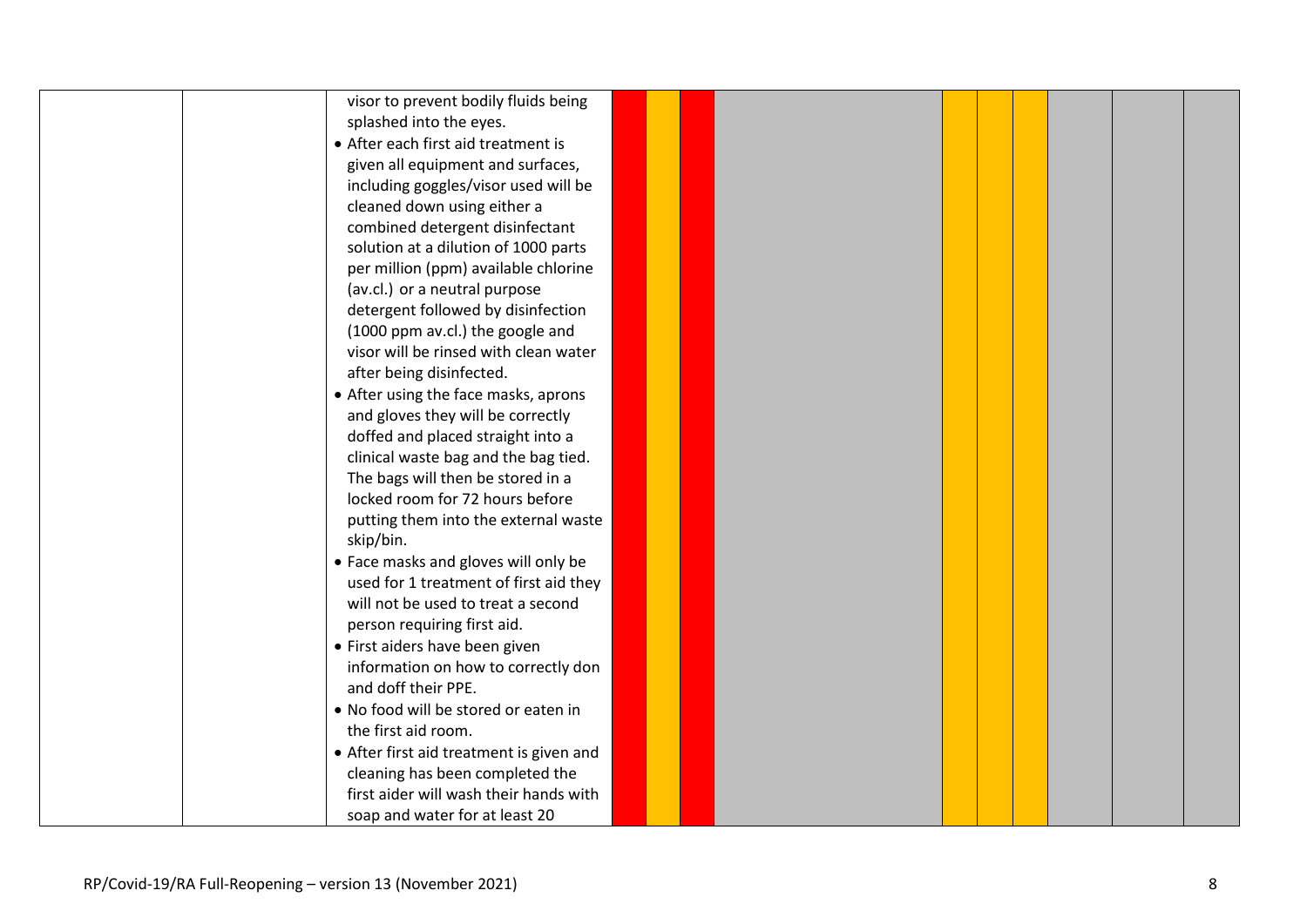|               | seconds before commencing any<br>further work.<br>• There is a dedicated room for first<br>aid that will be used solely for first<br>aid treatment to help prevent bodily<br>fluids contaminating other parts of<br>the building.                                                                                                                                                                                                                                                                                                                                                                                                                                                                                                                                                                                                                                                                                                                                                                                           |  |                                                                                                                                                                                                                                                                                                                                                                                                                                                                                                                                                                                                         |  |  |  |
|---------------|-----------------------------------------------------------------------------------------------------------------------------------------------------------------------------------------------------------------------------------------------------------------------------------------------------------------------------------------------------------------------------------------------------------------------------------------------------------------------------------------------------------------------------------------------------------------------------------------------------------------------------------------------------------------------------------------------------------------------------------------------------------------------------------------------------------------------------------------------------------------------------------------------------------------------------------------------------------------------------------------------------------------------------|--|---------------------------------------------------------------------------------------------------------------------------------------------------------------------------------------------------------------------------------------------------------------------------------------------------------------------------------------------------------------------------------------------------------------------------------------------------------------------------------------------------------------------------------------------------------------------------------------------------------|--|--|--|
| Intimate care | • The staff member providing the<br>intimate care will wash hands<br>thoroughly before and after<br>providing intimate care, using soap<br>and water for at least 20 seconds.<br>Use alcohol-based hand sanitiser if<br>soap and water is not available.<br>NHS hand washing posters have<br>$\bullet$<br>been installed above sinks to give<br>information on good hand washing<br>techniques.<br>Face coverings (will not be worn<br>$\bullet$<br>during this activity by those who<br>may not be able to handle them as<br>directed (for example, young<br>children, or those with special<br>educational needs or disabilities)<br>as it may inadvertently increase<br>the risk of transmission.<br>Children whose care routinely<br>$\bullet$<br>already involves the use of PPE<br>due to their intimate care needs<br>will continue to receive their care<br>in the same way, using the same<br>PPE as they have always done for<br>this task.<br>If a child becomes unwell with<br>symptoms of coronavirus while in |  | Ensure a stock of surgical<br>$\bullet$<br>face masks that conform<br>to BS EN 14683:2019 Type<br>IIR are procured. These<br>should be procured<br>through the school's<br>normal supply chain,<br>should this fail they may<br>be able to be procured<br>from the local resilience<br>forum (LRF).<br>(Please see PPE suppliers<br>list P21<br>Ensure aprons,<br>nitrile/latex disposable<br>gloves and splash<br>resistant goggles are<br>procured. These should<br>be procured through the<br>school's normal supply<br>chain, should this fail<br>they may be able to be<br>procured from the local |  |  |  |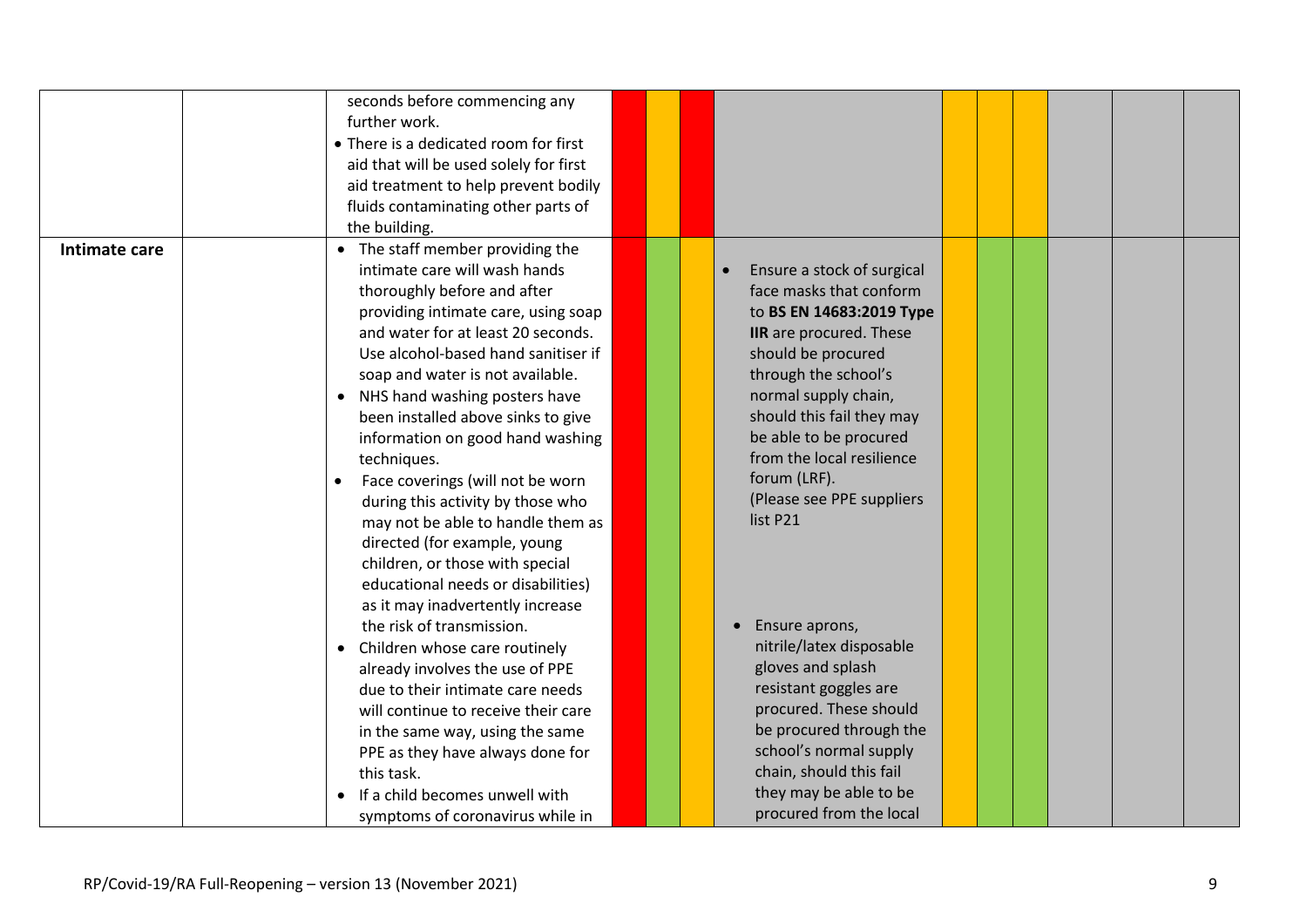|                          |                          | their setting and needs direct                                           |  | resilience forum (LRF)             |  |  |  |
|--------------------------|--------------------------|--------------------------------------------------------------------------|--|------------------------------------|--|--|--|
|                          |                          | personal care until they can return<br>home. A fluid-resistant surgical  |  |                                    |  |  |  |
|                          |                          | face mask should be worn by the                                          |  |                                    |  |  |  |
|                          |                          | supervising adult if 2 meters social                                     |  |                                    |  |  |  |
|                          |                          | distancing cannot be maintained.                                         |  |                                    |  |  |  |
|                          |                          | The surgical masks used conform                                          |  |                                    |  |  |  |
|                          |                          | to BS EN 14683:2019 Type IIR.                                            |  |                                    |  |  |  |
|                          |                          | After using the face masks, aprons<br>$\bullet$                          |  |                                    |  |  |  |
|                          |                          | and gloves they will be correctly                                        |  |                                    |  |  |  |
|                          |                          | doffed and placed straight into a                                        |  |                                    |  |  |  |
|                          |                          | clinical waste bag and the bag                                           |  |                                    |  |  |  |
|                          |                          | tied. The bags will then be stored                                       |  |                                    |  |  |  |
|                          |                          | in a locked room for 72 hours                                            |  |                                    |  |  |  |
|                          |                          | before putting them into the                                             |  |                                    |  |  |  |
|                          |                          | external waste skip/bin.                                                 |  |                                    |  |  |  |
|                          |                          | If contact with the unwell child is<br>$\bullet$                         |  |                                    |  |  |  |
|                          |                          | necessary, then nitrile/latex                                            |  |                                    |  |  |  |
|                          |                          | disposable gloves, a disposable                                          |  |                                    |  |  |  |
|                          |                          | apron and a fluid-resistant surgical                                     |  |                                    |  |  |  |
|                          |                          | face mask should be worn by the                                          |  |                                    |  |  |  |
|                          |                          | supervising adult. If a there is a<br>risk of splashing to the eyes, for |  |                                    |  |  |  |
|                          |                          | example from coughing, spitting,                                         |  |                                    |  |  |  |
|                          |                          | or vomiting, then eye protection                                         |  |                                    |  |  |  |
|                          |                          | should also be worn.                                                     |  |                                    |  |  |  |
| <b>Social distancing</b> | Staff, pupils,           | Staff to observe social distancing<br>$\bullet$                          |  | Masks must be worn if<br>$\bullet$ |  |  |  |
| not being                | visitors and             | from each other.                                                         |  | meeting with others                |  |  |  |
| carried out              | contractors              | Staff to wear face masks when<br>$\bullet$                               |  | and you cannot socially            |  |  |  |
| during the use           | <b>Reduced infection</b> | walking around the school.                                               |  | distance.                          |  |  |  |
| of Staff facilities      | control which            | Consider the number of staff that<br>$\bullet$                           |  |                                    |  |  |  |
|                          | may result in            | can be accommodated in the area                                          |  |                                    |  |  |  |
|                          | spread of                | to achieve social distancing and                                         |  |                                    |  |  |  |
|                          | COVID19                  | remove the furniture where                                               |  |                                    |  |  |  |
|                          |                          | possible.                                                                |  |                                    |  |  |  |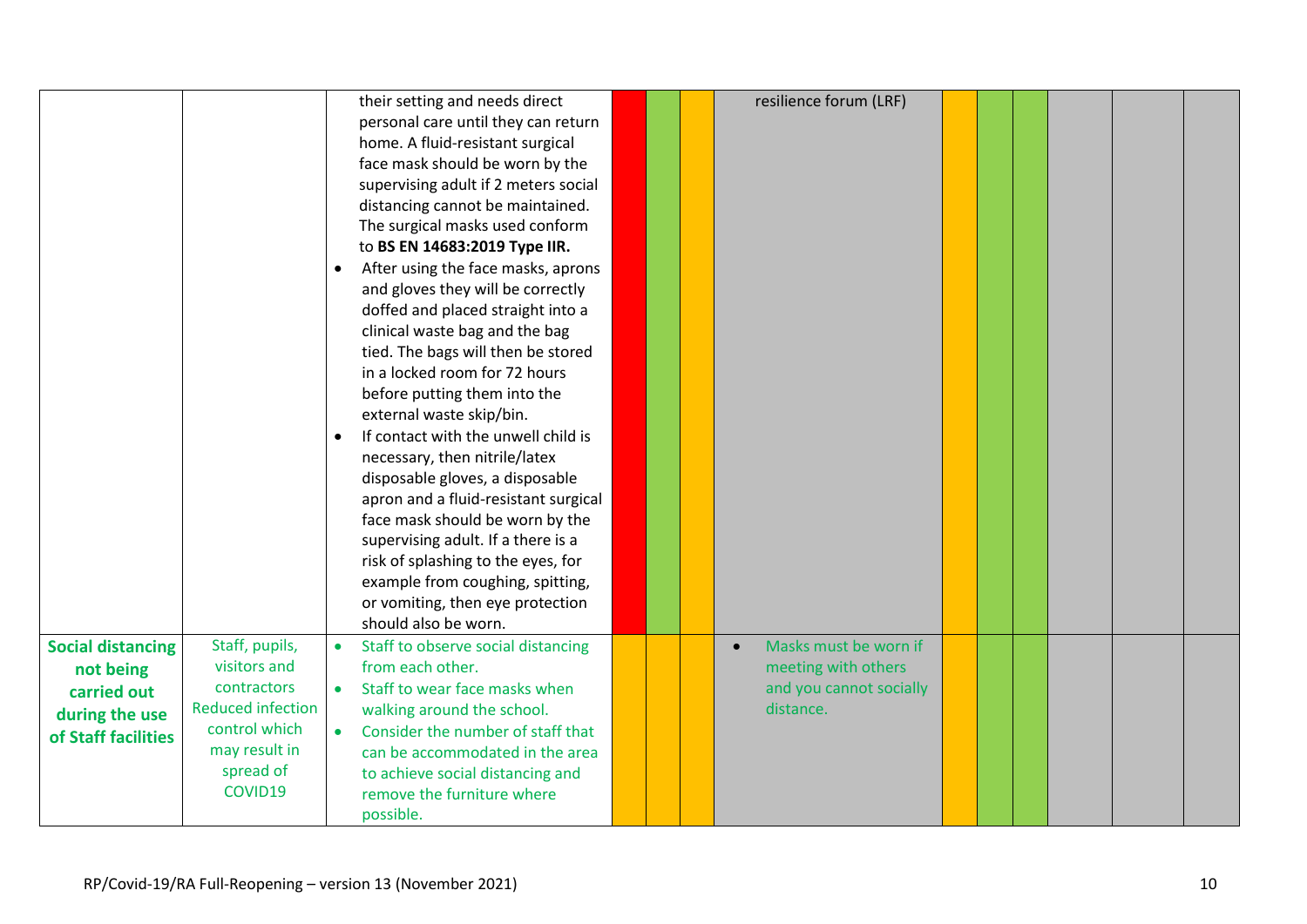|                 |                                                                             | Consider the use of another room<br>in addition to usual one<br>Use of signs to inform of hand<br>$\bullet$<br>washing prior to entering/using<br>facilities.<br>Staff to use hand sanitiser before<br>$\bullet$<br>using shared equipment (e.g.<br>photocopier) and use sanitiser<br>before entering staff<br>toilets/staffroom.                                                                                                                                                                                                                                                                                                                                                                                                                                                                                                                                                                  |  |  |  |  |  |
|-----------------|-----------------------------------------------------------------------------|----------------------------------------------------------------------------------------------------------------------------------------------------------------------------------------------------------------------------------------------------------------------------------------------------------------------------------------------------------------------------------------------------------------------------------------------------------------------------------------------------------------------------------------------------------------------------------------------------------------------------------------------------------------------------------------------------------------------------------------------------------------------------------------------------------------------------------------------------------------------------------------------------|--|--|--|--|--|
| <b>Cleaning</b> | Reduced infection<br>control which<br>may result in<br>spread of<br>COVID19 | A detailed cleaning schedule will be<br>$\bullet$<br>implemented throughout the site,<br>ensuring that contact points, eg.<br>work surfaces, door handles, taps,<br>etc. are all thoroughly cleaned and<br>disinfected regularly.<br>• Hard surfaces to be cleaned with<br>soap and water prior to<br>disinfecting.<br>Disinfecting should be performed<br>using either a combined detergent<br>disinfectant solution at a dilution<br>of 1000 parts per million (ppm)<br>available chlorine (av.cl.) or a<br>neutral purpose detergent<br>followed by disinfection<br>(1000 ppm av.cl.) the google and<br>visor will be rinsed with clean<br>water after being disinfected.<br>Extra attention is to be given to<br>$\bullet$<br>frequently touched areas and<br>surfaces, eg. doors, toilets, door<br>handles, phones, light switches<br>and door fobs, etc.<br>Hand towels and hand wash are to |  |  |  |  |  |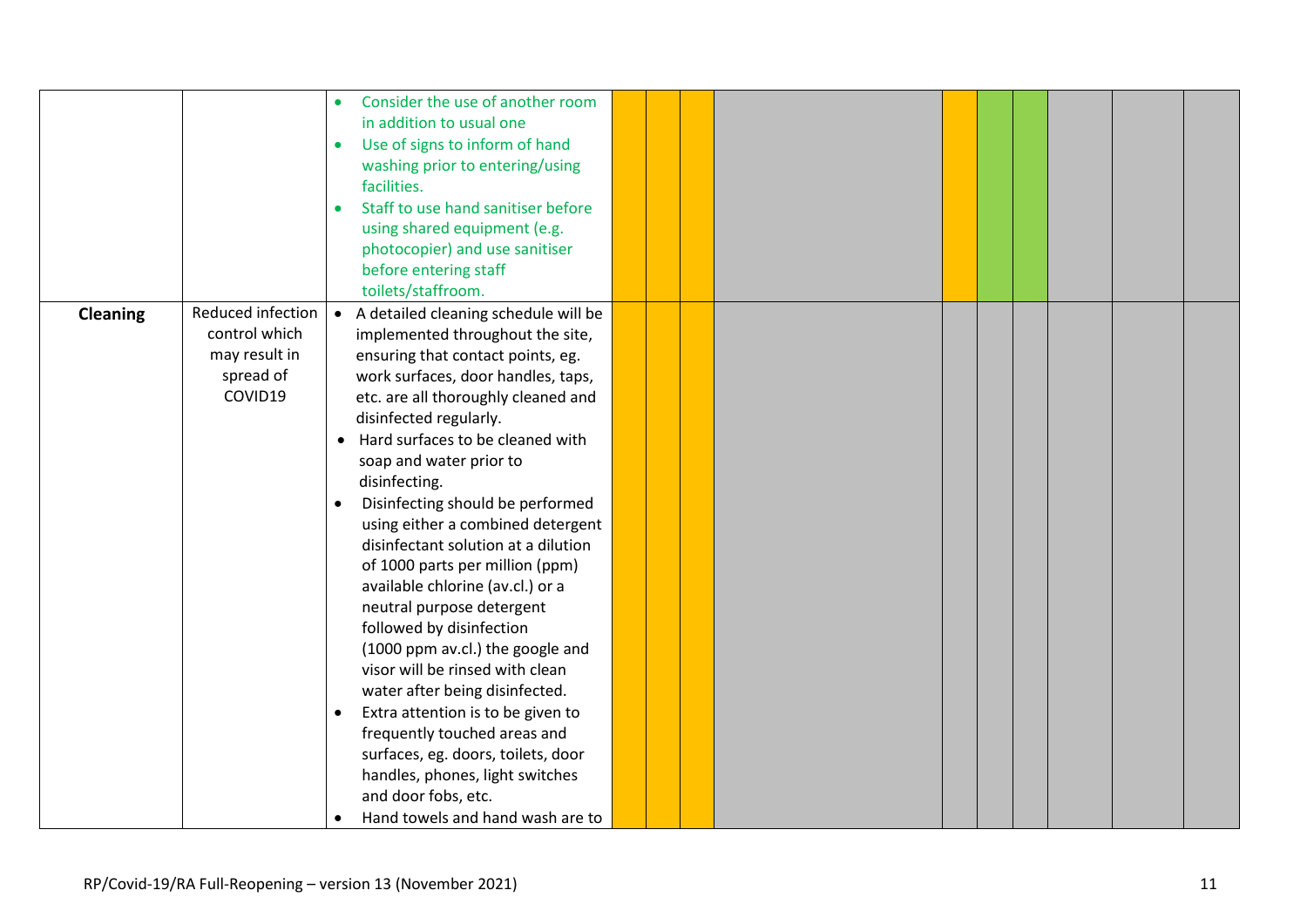|                                       |                                                                                                  | be checked and replaced as<br>needed by the Premises Officer<br>and cleaning staff.<br>Enhance the cleaning regimes for<br>toilet facilities, particularly door<br>handles, locks and the toilet flush,<br>etc.<br>• Only cleaning products supplied by<br>the school are to be used.<br>• Please refer to the school's COSHH<br>risk assessments for further<br>control measures in relation to<br>cleaning chemicals used.<br>• PPE required for cleaning will be<br>noted in the outcome of the<br><b>COSHH risk assessments</b><br>conducted for cleaning chemicals<br>used.<br>Bin liners should be used in all bins<br>and waste bins should be emptied<br>into the external waste bin/skip. |  |  |  |  |  |
|---------------------------------------|--------------------------------------------------------------------------------------------------|----------------------------------------------------------------------------------------------------------------------------------------------------------------------------------------------------------------------------------------------------------------------------------------------------------------------------------------------------------------------------------------------------------------------------------------------------------------------------------------------------------------------------------------------------------------------------------------------------------------------------------------------------------------------------------------------------|--|--|--|--|--|
| <b>Heating</b>                        | Staff and pupils.<br>Reduced infection<br>control which<br>may result in<br>spread of<br>COVID19 | At least one window and internal<br>door to be left open at all times.<br>• Children can bring additional warm<br>clothes if necessary.<br>• Adjustable heating to be switched<br>on two hours before use and set to<br>a lower consistent heat.                                                                                                                                                                                                                                                                                                                                                                                                                                                   |  |  |  |  |  |
| <b>Contractors</b><br>working on site | Reduced infection   •<br>control which<br>may result in<br>spread of<br>COVID19                  | Wherever possible, contracted<br>work is carried out when the<br>school is closed to staff and pupils.<br>If it needs to be carried out in the<br>$\bullet$<br>day, contractors must socially<br>distance and wear masks at all<br>times.                                                                                                                                                                                                                                                                                                                                                                                                                                                          |  |  |  |  |  |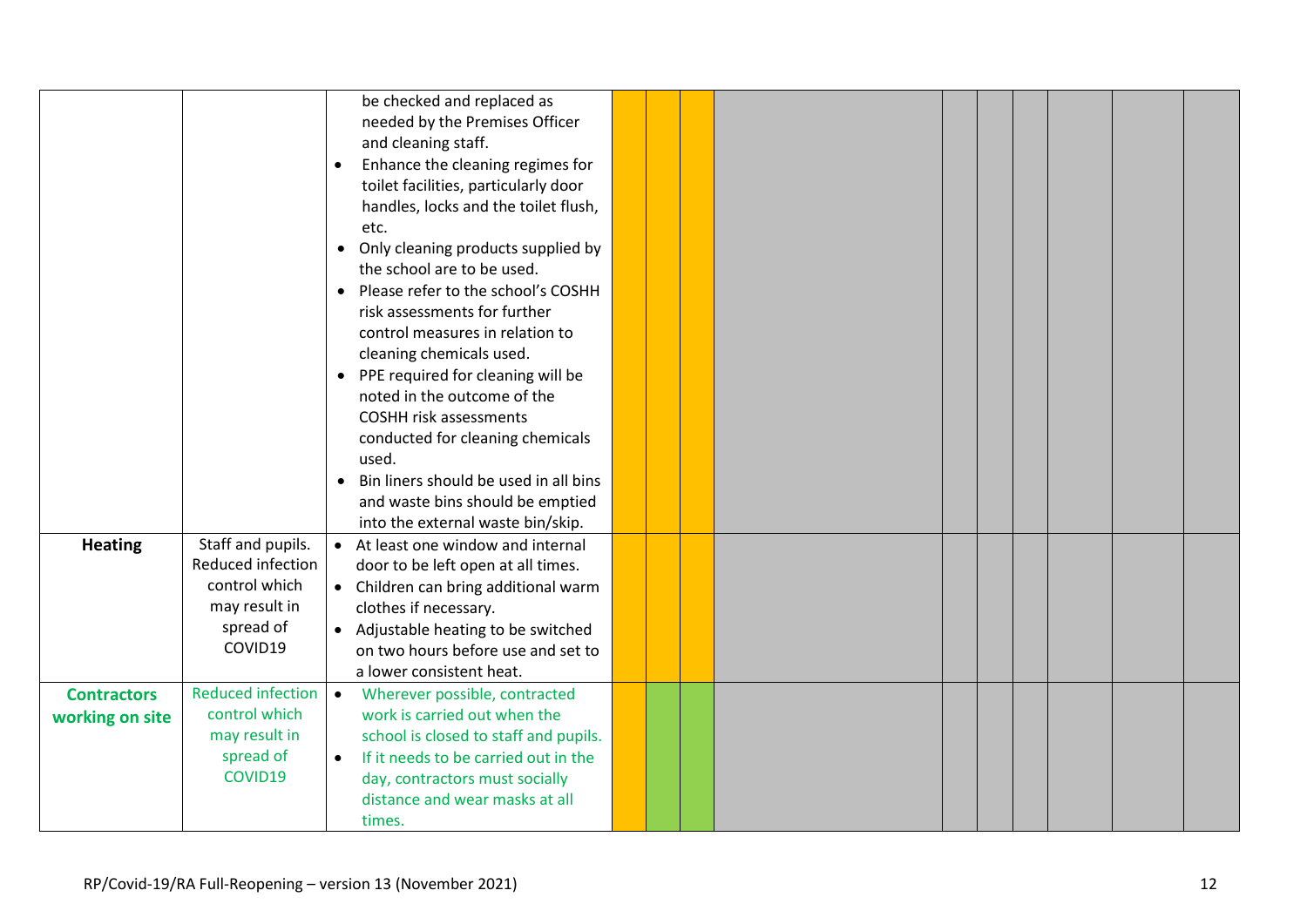| <b>Emergency</b><br>procedures | Staff, pupils,<br>parents/guardian,<br>visitors and<br>contractors.<br>Reduced infection<br>control which<br>may result in<br>spread of<br>COVID19 | Staff, pupils, visitors and<br>contractors' social distance at<br>assembly areas (2m separation) as<br>far as is reasonably practicable. |  |  |  |  |  |  |  |  |  |  |
|--------------------------------|----------------------------------------------------------------------------------------------------------------------------------------------------|------------------------------------------------------------------------------------------------------------------------------------------|--|--|--|--|--|--|--|--|--|--|
|--------------------------------|----------------------------------------------------------------------------------------------------------------------------------------------------|------------------------------------------------------------------------------------------------------------------------------------------|--|--|--|--|--|--|--|--|--|--|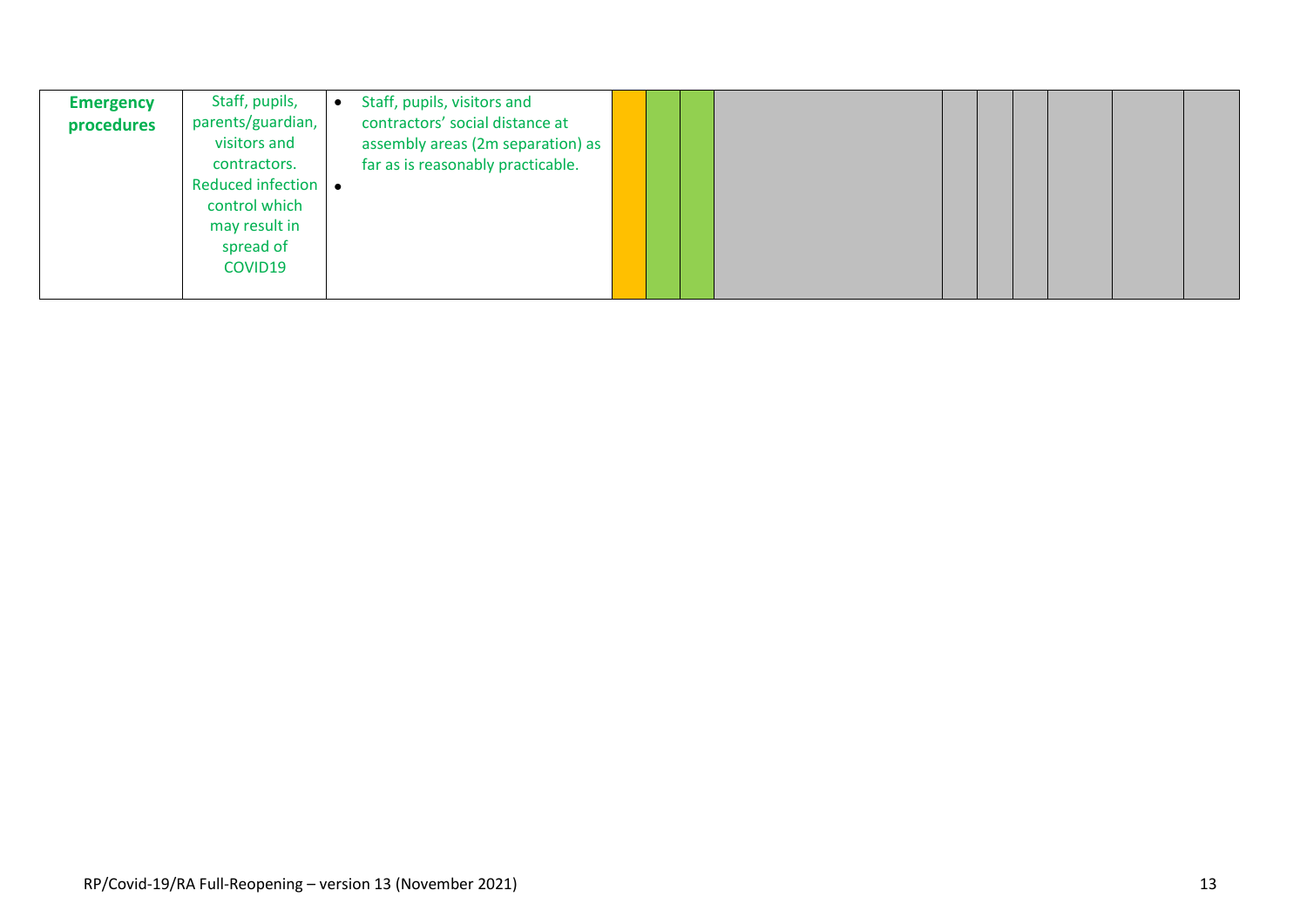- **Government Guidance on Full Reopening**[: https://www.gov.uk/government/publications/actions-for-schools-during-the-coronavirus-outbreak/guidance-for-full-opening](https://www.gov.uk/government/publications/actions-for-schools-during-the-coronavirus-outbreak/guidance-for-full-opening-schools)[schools](https://www.gov.uk/government/publications/actions-for-schools-during-the-coronavirus-outbreak/guidance-for-full-opening-schools)
- **Hand wash video** <https://www.gov.uk/guidance/coronavirus-covid-19-information-for-the-public>
- Guidance for education and childcare settings on how to implement social distancing [https://www.gov.uk/government/publications/coronavirus-covid-19-implementing](https://www.gov.uk/government/publications/coronavirus-covid-19-implementing-social-distancing-in-education-and-childcare-settings/coronavirus-covid-19-implementing-social-distancing-in-education-and-childcare-settings)[social-distancing-in-education-and-childcare-settings/coronavirus-covid-19-implementing-social-distancing-in-education-and-childcare-settings](https://www.gov.uk/government/publications/coronavirus-covid-19-implementing-social-distancing-in-education-and-childcare-settings/coronavirus-covid-19-implementing-social-distancing-in-education-and-childcare-settings)
- **Guidance on infection prevention and control for COVID-19** <https://www.gov.uk/government/publications/wuhan-novel-coronavirus-infection-prevention-and-control>
- **Managing premises** [https://www.gov.uk/government/publications/managing-school-premises-during-the-coronavirus-outbreak/managing-school-premises-which-are](https://www.gov.uk/government/publications/managing-school-premises-during-the-coronavirus-outbreak/managing-school-premises-which-are-partially-open-during-the-coronavirus-outbreak#other-points-to-consider)[partially-open-during-the-coronavirus-outbreak#other-points-to-consider](https://www.gov.uk/government/publications/managing-school-premises-during-the-coronavirus-outbreak/managing-school-premises-which-are-partially-open-during-the-coronavirus-outbreak#other-points-to-consider)
- **Source NHS:** <https://www.nhs.uk/conditions/coronavirus-covid-19/check-if-you-have-coronavirus-symptoms/>
- **Coronavirus (COVID-19): implementing protective measures in education and childcare settings:** [https://www.gov.uk/government/publications/coronavirus-covid-19](https://www.gov.uk/government/publications/coronavirus-covid-19-implementing-protective-measures-in-education-and-childcare-settings/coronavirus-covid-19-implementing-protective-measures-in-education-and-childcare-settings) [implementing-protective-measures-in-education-and-childcare-settings/coronavirus-covid-19-implementing-protective-measures-in-education-and-childcare-settings](https://www.gov.uk/government/publications/coronavirus-covid-19-implementing-protective-measures-in-education-and-childcare-settings/coronavirus-covid-19-implementing-protective-measures-in-education-and-childcare-settings)
- **COVID-19: cleaning in non-healthcare settings**: [https://www.gov.uk/government/publications/covid-19-decontamination-in-non-healthcare-settings/covid-19](https://www.gov.uk/government/publications/covid-19-decontamination-in-non-healthcare-settings/covid-19-decontamination-in-non-healthcare-settings) [decontamination-in-non-healthcare-settings](https://www.gov.uk/government/publications/covid-19-decontamination-in-non-healthcare-settings/covid-19-decontamination-in-non-healthcare-settings)
- **St. John Ambulance Covid-19: advice for first aiders**:<https://www.sja.org.uk/get-advice/first-aid-advice/covid-19-advice-for-first-aiders/>
- **Conducting a SEND risk assessment during the coronavirus outbreak:** [https://www.gov.uk/government/publications/coronavirus-covid-19-send-risk-assessment](https://www.gov.uk/government/publications/coronavirus-covid-19-send-risk-assessment-guidance/coronavirus-covid-19-send-risk-assessment-guidance)[guidance/coronavirus-covid-19-send-risk-assessment-guidance](https://www.gov.uk/government/publications/coronavirus-covid-19-send-risk-assessment-guidance/coronavirus-covid-19-send-risk-assessment-guidance)
- **HSE. Talking with your workers about preventing coronavirus:** <https://www.hse.gov.uk/news/assets/docs/talking-with-your-workers.pdf>
- **Contact for PPE orders if you have difficulties with your own suppliers:** Leicester City : [icrs.service@leicester.gov.uk](mailto:icrs.service@leicester.gov.uk) Leicester County[: enquirylinequality&contracts@leics.gov.uk](mailto:enquirylinequality&contracts@leics.gov.uk) Rutland: [PPE@rutland.gov.uk](mailto:PPE@rutland.gov.uk)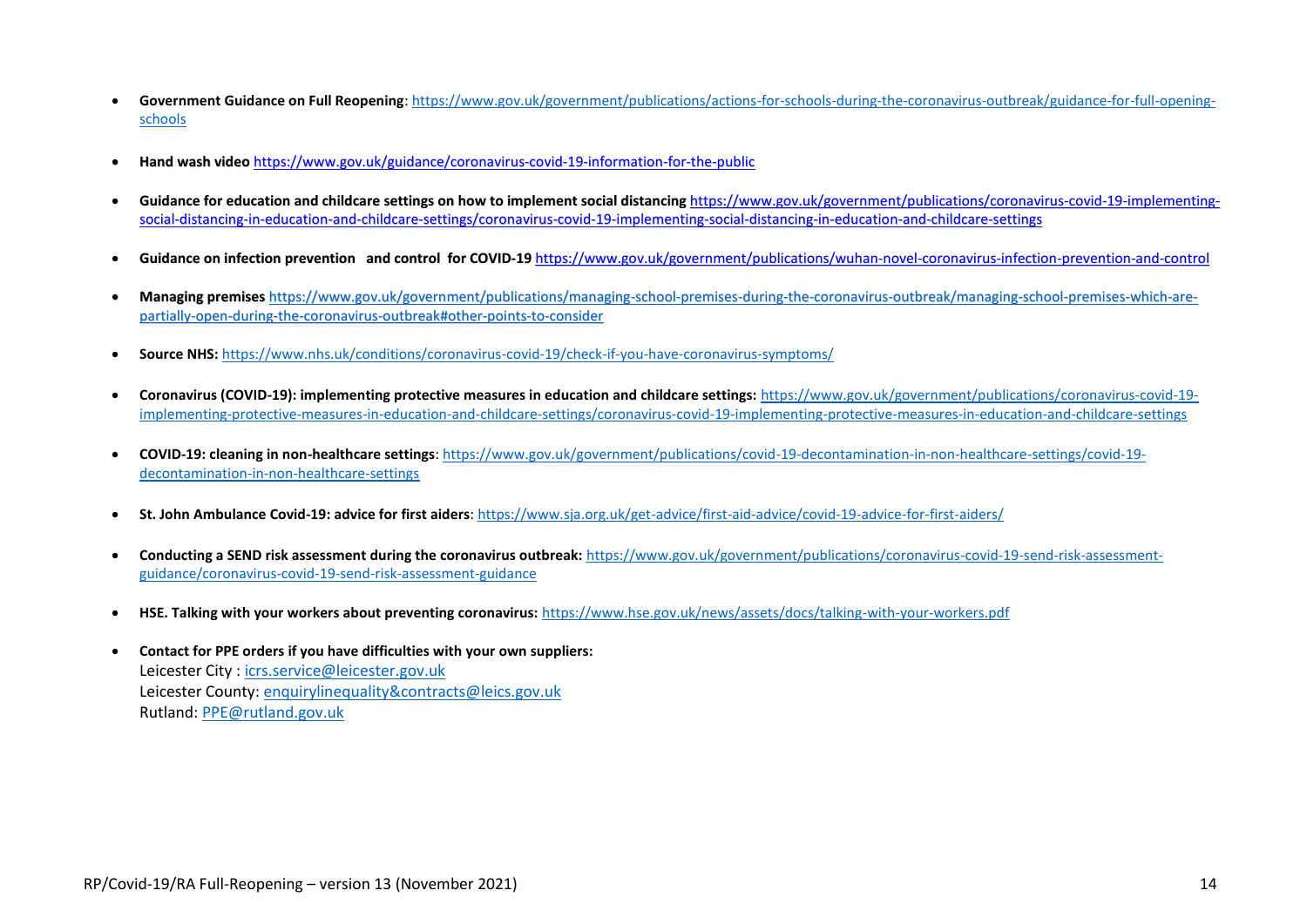| During this activity, what could go wrong resulting in<br>an emergency situation? | 1. Child displays symptoms of CV19                                                                     |
|-----------------------------------------------------------------------------------|--------------------------------------------------------------------------------------------------------|
|                                                                                   | Child from teaching group who has been sent home becomes confirmed case.                               |
|                                                                                   | Staff becoming ill and self-isolating.                                                                 |
| How could this emergency situation be prevented /<br>controlled?                  | Isolate child until collected.                                                                         |
|                                                                                   | PHE contacted to carry out RA and advise on whether bubbles need to self-isolate.                      |
|                                                                                   | Follow self-isolating guidance, ensure that reporting of illness procedures well understood.           |
|                                                                                   | Staff to supervise child until collected where 2m rule cannot be implemented PPE to be worn.           |
|                                                                                   | Make staff aware of guidance in link below, develop guidance on internal monitoring of staff and       |
| Who should respond to a potential emergency                                       | pupils on self-isolation and student attendance recording.                                             |
| situation and how? Have staff been trained to respond                             | Follow guidance: https://www.gov.uk/government/publications/coronavirus-covid-19-implementing-<br>3.   |
| to this emergency situation?                                                      | protective-measures-in-education-and-childcare-settings/coronavirus-covid-19-implementing-             |
|                                                                                   | protective-measures-in-education-and-childcare-settings Consider reallocating staff or capacity of     |
|                                                                                   | school to remain open. Consult with LA and/or Trust on closure.                                        |
| Could any non - routine changes affect the safety                                 | Additional pupil numbers on full reopening – review procedures and social distancing, refer to any new |
| arrangements in place for this activity? (E.g. weather,                           | government guidance.                                                                                   |
| people, equipment etc.) What can be done?                                         |                                                                                                        |

|                               | Karen Allen | Risk Assessor(s) Signature (S): |            |                |
|-------------------------------|-------------|---------------------------------|------------|----------------|
| Risk Assessor (s)<br>Name(s): |             |                                 |            |                |
|                               |             |                                 |            |                |
|                               |             |                                 |            |                |
| Authorised By:                |             | <b>Authoriser Signature:</b>    |            | <b>Initial</b> |
| Date Conducted:               | 30.07.2020  | Date of Next Review:            | 16.10.2020 |                |
|                               |             | Date of Review:                 | 01.03.2021 |                |
|                               |             | Date of Review:                 | 29.11.21   |                |
|                               |             | Date of Review:                 |            |                |
|                               |             | Date of Review:                 |            |                |